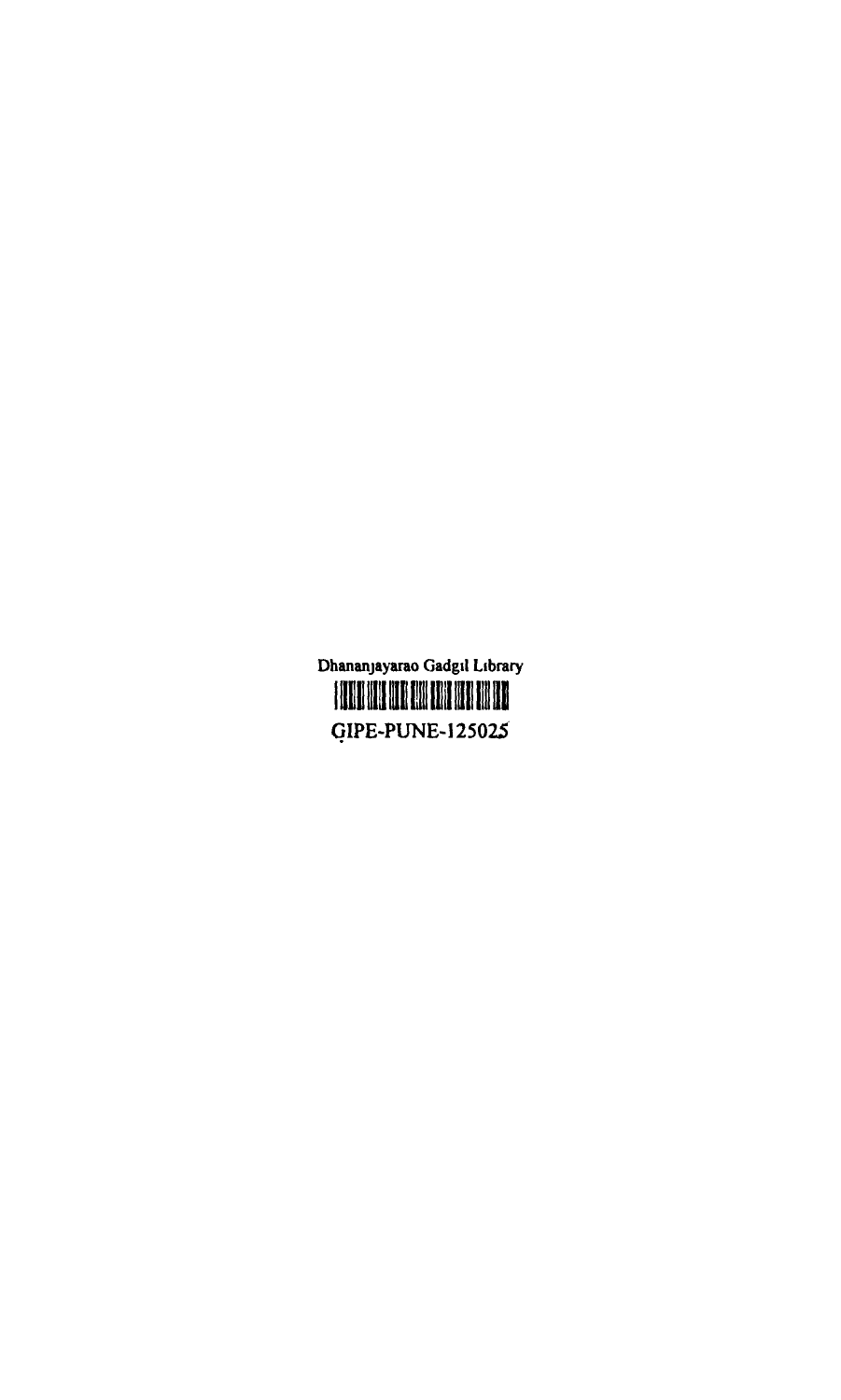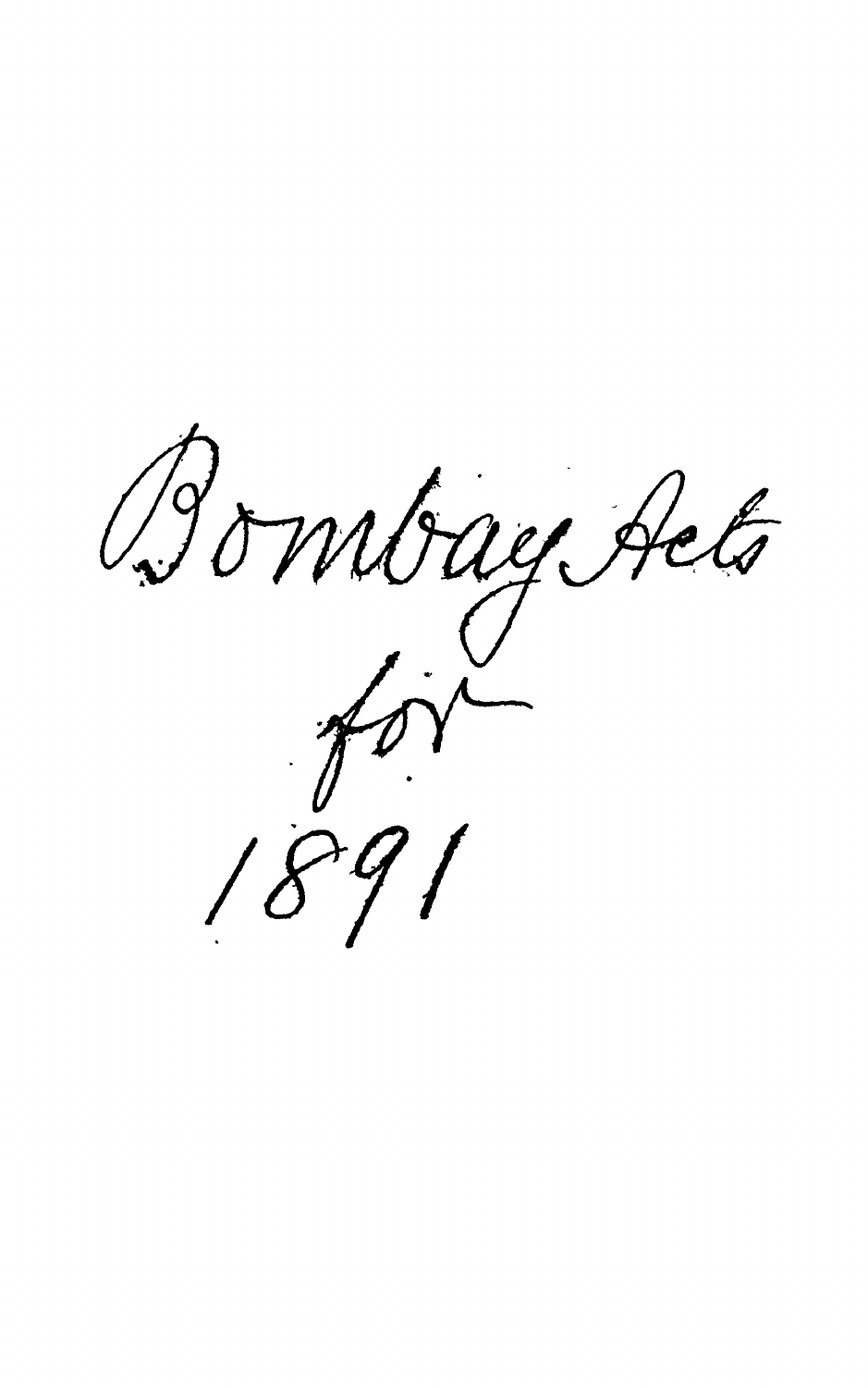## **ACTS**

PASSED BY THE

## GOVERNOR OF BOMBAY IN COUNCIL

IN THE

**YEAR 1891.** 

Bombay: PRINTED AT THE GOVERNMENT CENTRAL PRESS.

1892.

[Price-1 anna 3 pies.]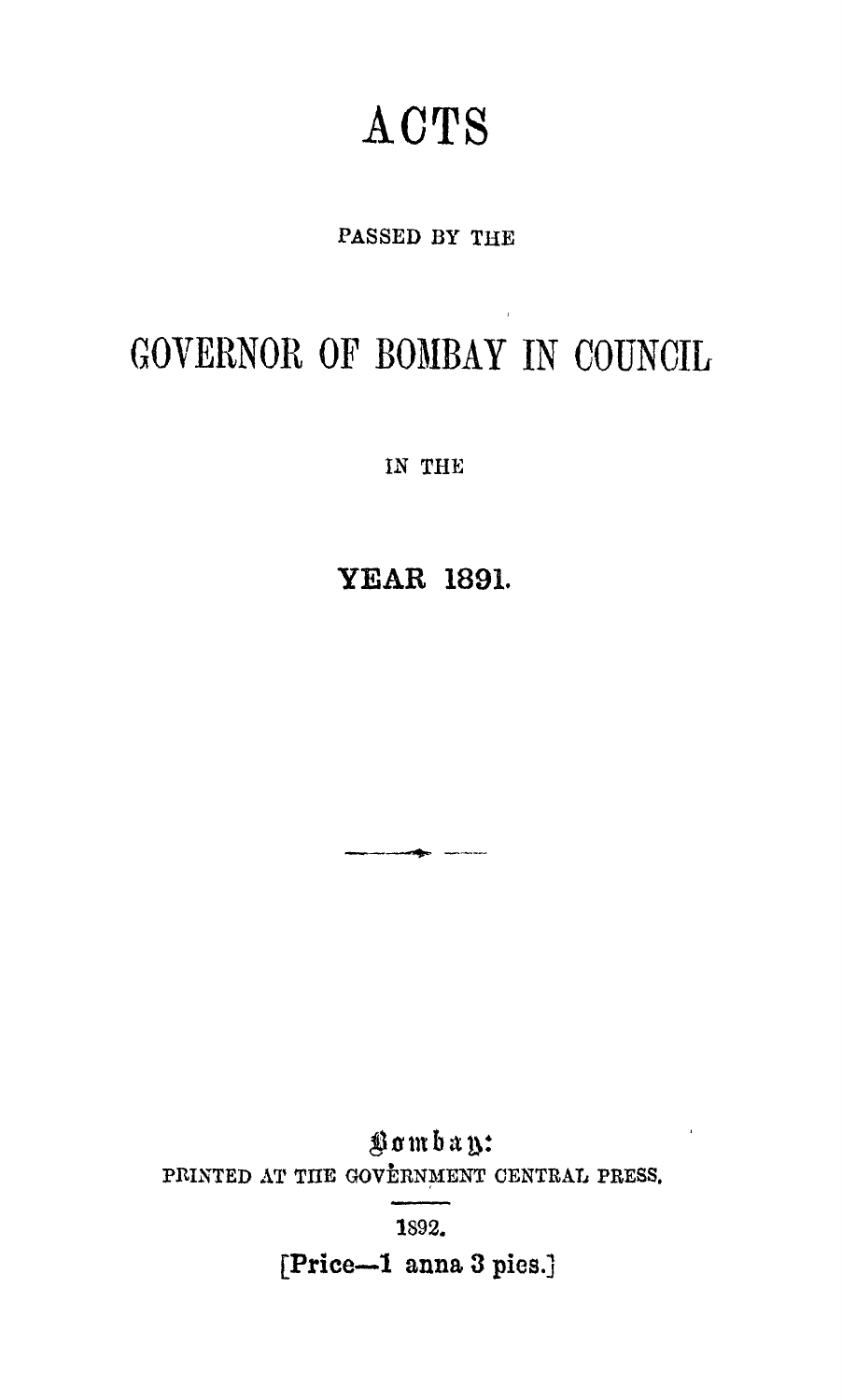## Rare section

# **ACTS**

 $\epsilon$ 

### PASSED BY THE

## GOVERNOR OF BOMBAY IN COUNCIL

IN THE

### **YEAR 1891.**

Bombay: PRINTED AT THE GOVERNMENT CENTRAL PRESS

1892.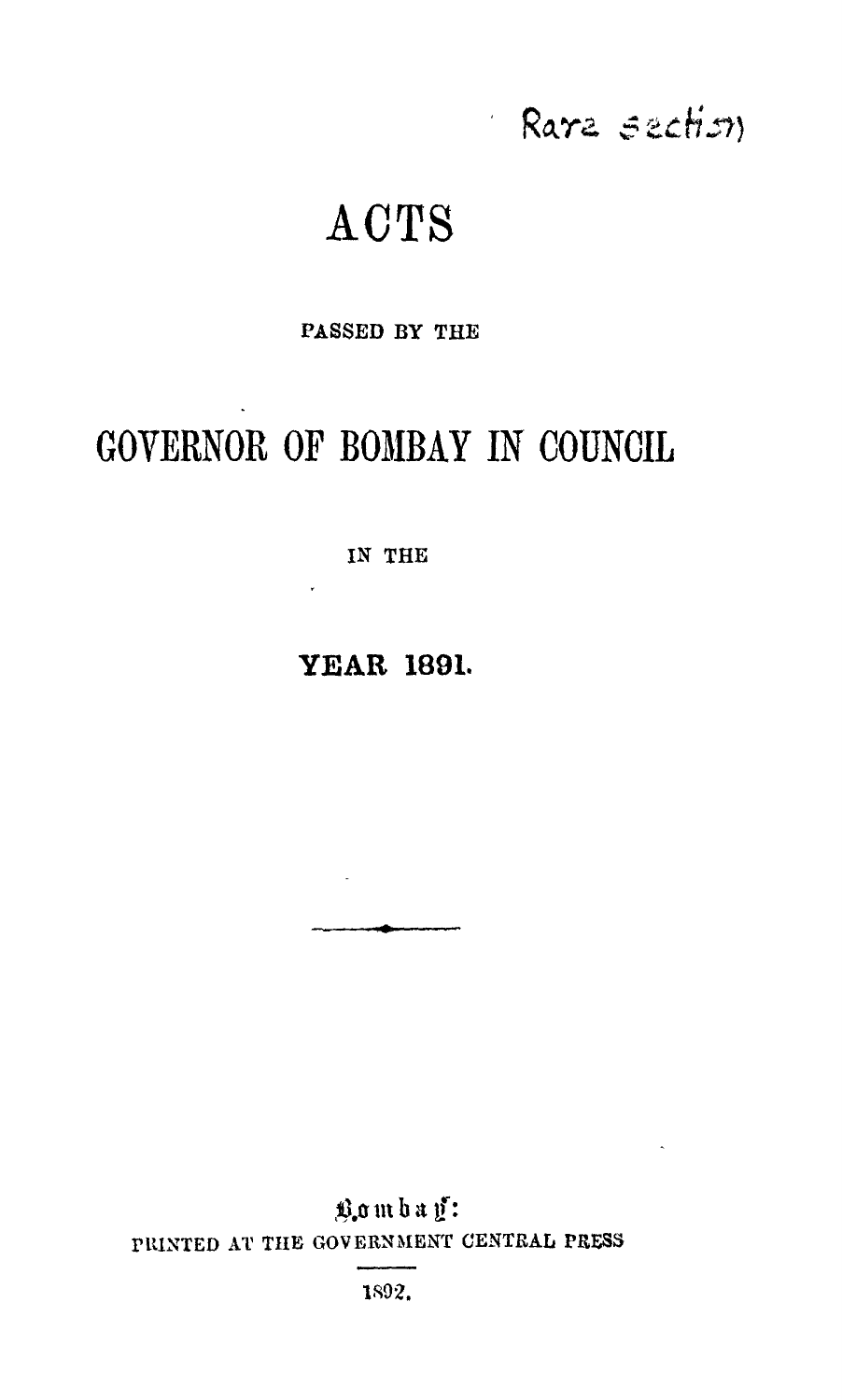$$
\begin{array}{c}\nZ231 \\
C1 \\
125025\n\end{array}
$$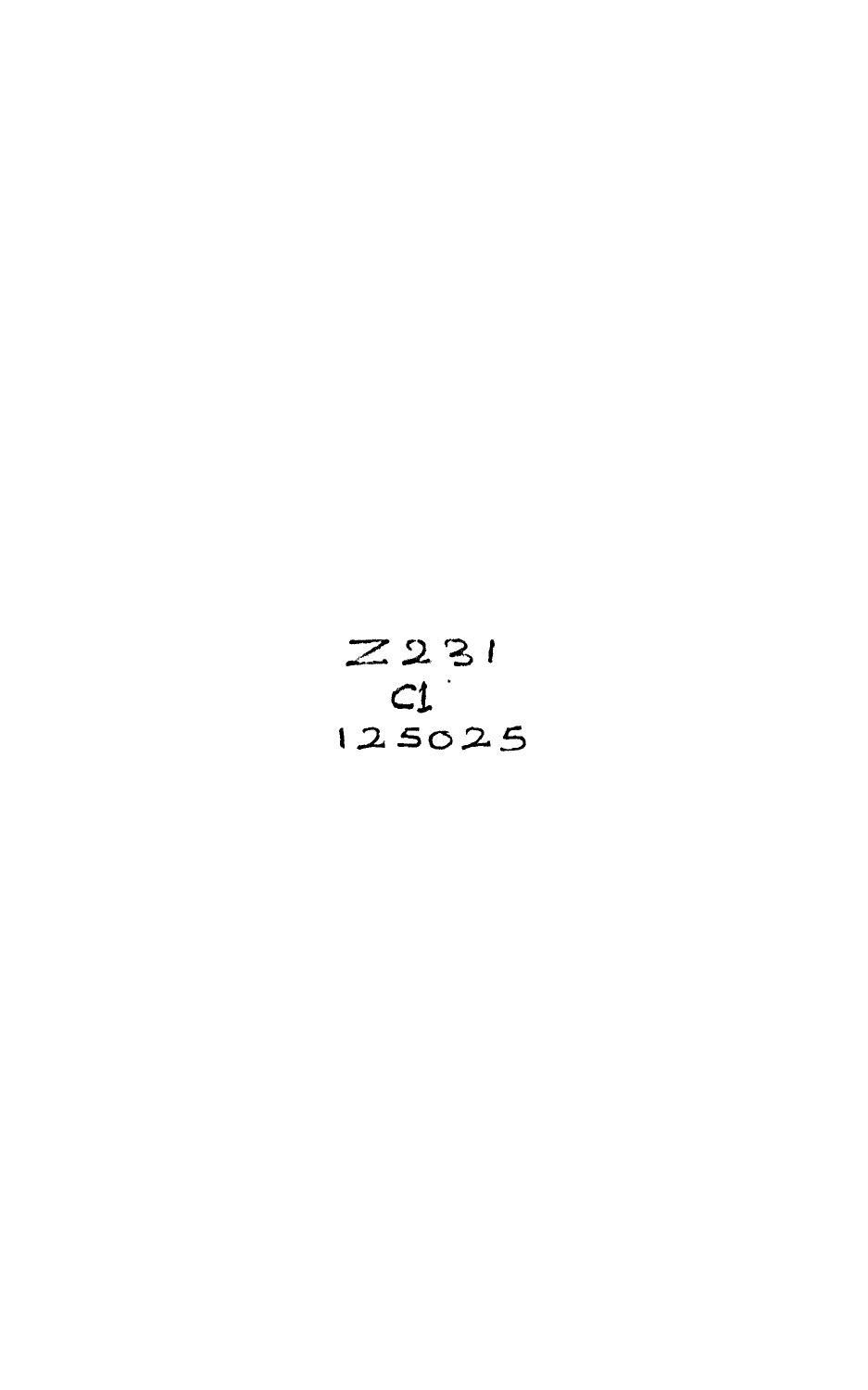#### CONTENTS.

### **1891.**

- ACT No. I OF 1891-An Act to amend the Bombay General Clauses Act, 1886.
- Act No. II OF 1891-An Act to amend the Law for the Periodical Inspection and the management by Competent Engineers of Boilers and Prime Movers in the Presidency of Bombay.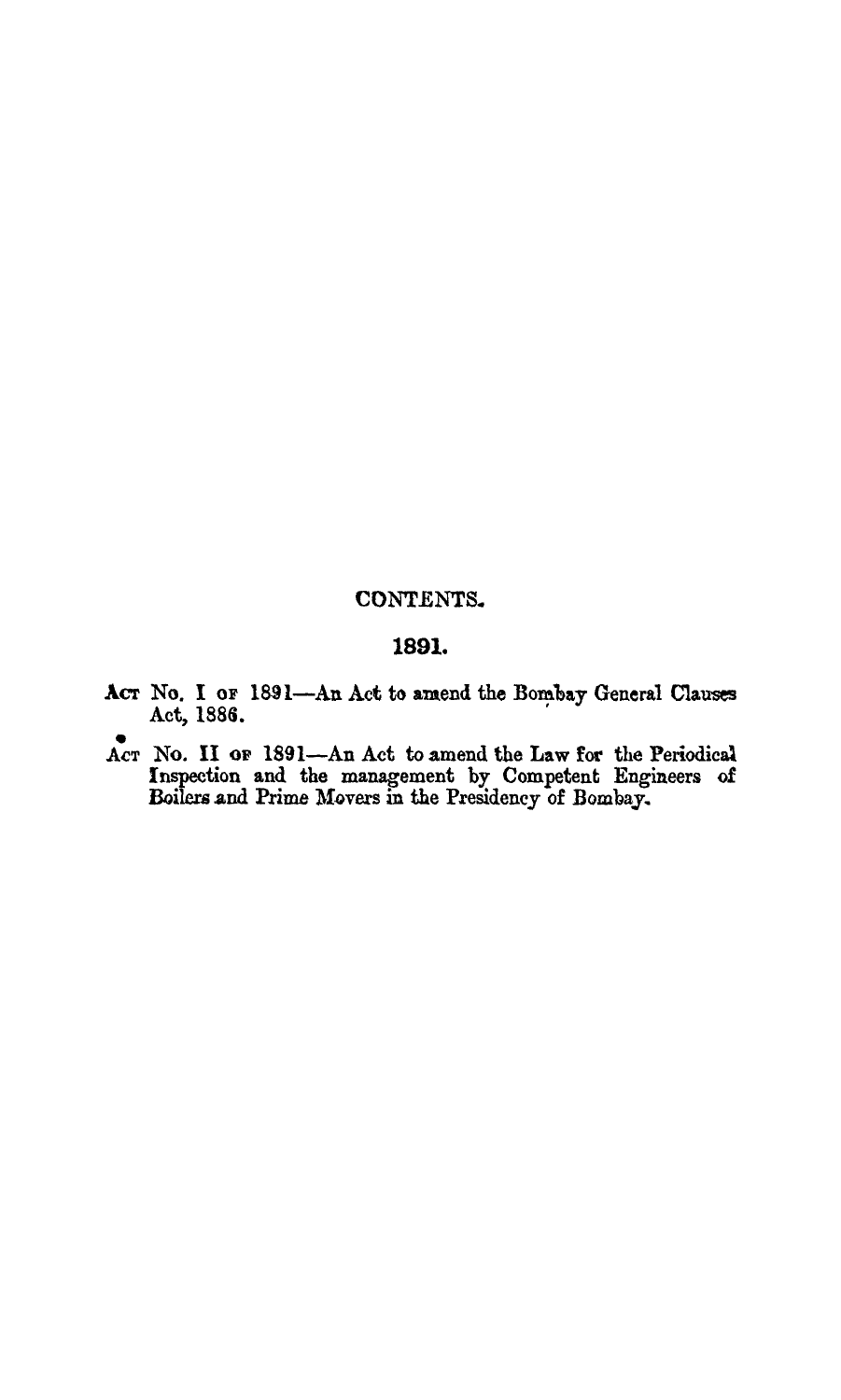### **INDEX**

### TO THB:

#### ACTS PASSED BY THE GOVERNOR OF BOMBAY IN COUNCIL FOR THE YEAR 1891.

|                                                           |                        |                                                        |                      | Year.                   | Act.           | Section. | Clause.             |
|-----------------------------------------------------------|------------------------|--------------------------------------------------------|----------------------|-------------------------|----------------|----------|---------------------|
|                                                           |                        | THE BOMBAY GENERAL CLAUSES<br>ACT AMENDMENT ACT, 1891- |                      |                         |                |          |                     |
| Repeal of Schedules A and B<br>Schedule B, modified       |                        |                                                        |                      | 1891.<br>,,             | I.<br>,,       | ı<br>2   |                     |
| ACT, 1891-                                                |                        | THE BOMBAY BOILER INSPECTION                           |                      |                         |                |          |                     |
|                                                           | PRELIMINARY.           |                                                        |                      |                         |                |          |                     |
| Short title                                               |                        |                                                        |                      | 1891.                   | Н.             | 1        |                     |
| Commencement and extent of the Act                        |                        |                                                        | Ω.                   | $\overline{\mathbf{z}}$ | 11             | ib.      | (2)                 |
| Limitation of application of Act                          |                        |                                                        |                      | 11                      | ,,             | ib.      | (3)                 |
| Repeal of Bombay Act III of 1887                          |                        |                                                        |                      | ,,                      | 33             | 2        | (1)                 |
| Proviso                                                   |                        |                                                        |                      | 11                      | $\overline{1}$ | ib.      | (2)                 |
| Definition of terms                                       |                        |                                                        | . .                  | ,,                      | 33             | 3        |                     |
| <b>Boiler</b>                                             |                        |                                                        | $\ddot{\phantom{a}}$ | ,,                      | 33             | ib.      | $\langle a \rangle$ |
| Prime Mover                                               |                        |                                                        |                      | ,,                      | 99             | ib.      | (6)                 |
| Owner                                                     |                        |                                                        | $\ddot{\phantom{0}}$ | ,,                      | ,,             | ib.      | (c)                 |
|                                                           | INSPECTION OF BOILERS. |                                                        |                      |                         |                |          |                     |
|                                                           |                        |                                                        |                      |                         |                | 4        | (1)                 |
| Appointment of Inspectors<br>Local extent of their duties |                        |                                                        |                      | ,,                      | ,,             | ib.      | (2)                 |
| Their subordination to the Collectors                     |                        |                                                        |                      | ,,                      | ,,             | ib.      | (3)                 |
| Appointment of Commission                                 |                        |                                                        |                      | IJ                      | ,,             | 5.       |                     |
|                                                           |                        | Owner not to use a boiler without a certi-             |                      | 33                      | ,,             |          | ٠.                  |
| ficate                                                    |                        |                                                        |                      |                         |                | 6        | $\left(1\right)$    |
|                                                           |                        | Owner who desires to use a boiler to register          |                      | ,,                      | ,,             |          |                     |
| the same                                                  |                        |                                                        |                      |                         |                | 7        | $\left($ 1          |
|                                                           |                        | On notice from owner an inspector to                   |                      | ,,                      | 39             |          |                     |
| register boiler                                           |                        |                                                        |                      |                         |                | ıb.      | (2)                 |
|                                                           |                        | When Government Inspector has been                     |                      | "                       | "              |          |                     |
|                                                           |                        | appointed, owner to give notice to Gov-                |                      |                         |                |          |                     |
|                                                           |                        | ernment Inspector before using                         | the                  |                         |                |          |                     |
| boiler                                                    |                        |                                                        |                      |                         |                | 8.       | $\Omega$            |
|                                                           |                        | Inspector to appoint a time for examina-               |                      | ,,                      | 33             |          |                     |
| tion                                                      |                        |                                                        |                      |                         |                | ib.      | (2)                 |
|                                                           |                        | Where Inspector has not been appointed                 |                      | ,,                      | 13             |          |                     |
| owner to give notice to Collector                         |                        |                                                        |                      |                         | 12             | ib.      | (3)                 |
|                                                           |                        |                                                        |                      | 33.                     |                |          |                     |
| 6.9.1424                                                  |                        |                                                        |                      |                         |                |          |                     |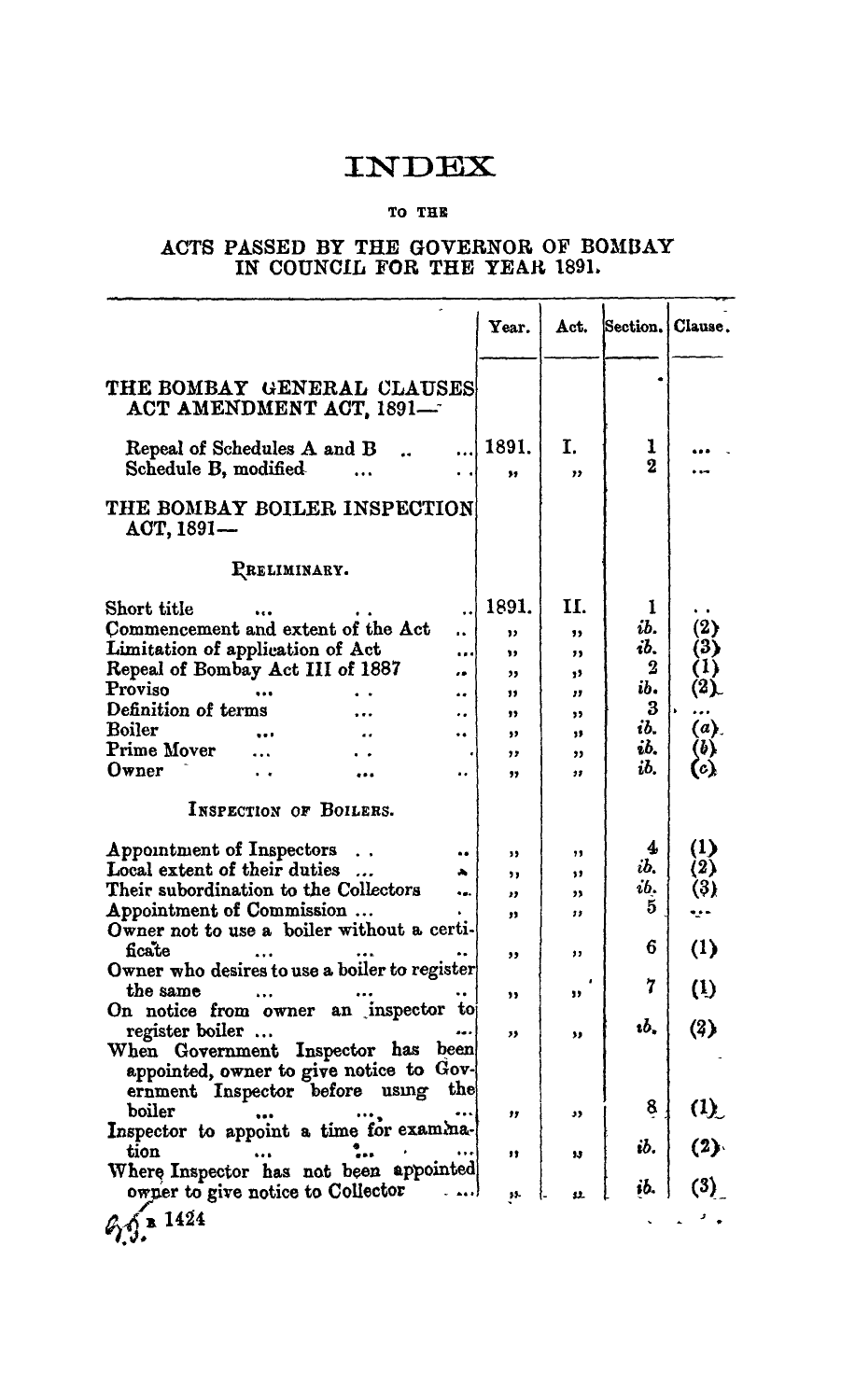|                                                                      | Year.    |          | Act. Section Clause. |                         |
|----------------------------------------------------------------------|----------|----------|----------------------|-------------------------|
| INSPECTION OF BOILERS-continued                                      |          |          |                      |                         |
| Fees to be paid                                                      | 1891.    | Н.       | ib.                  | (4)                     |
| Special provision regarding boilers procu                            |          |          |                      |                         |
| red in Bombay and Karáchi                                            | ,,       | 93       | ıb.                  | (5)                     |
| Necessary information to be furnished by                             |          |          |                      |                         |
| owner, and necessary dispositions made                               |          |          |                      |                         |
| for facilitating examination                                         | 11       | ,,       | 9                    |                         |
| Inspector to grant a certificate<br>Renewal of certificates          | ,,       | ,,       | 10<br>10             | $\rm (1)$               |
|                                                                      | ,,       | "        |                      | (2)                     |
| Form of certificates and periods for which<br>they are to be granted |          |          | ib.                  |                         |
| Appeal to lie from refusal by an Inspector                           | 99       | ,,       |                      | (3)                     |
| to give certificate                                                  |          |          | 11                   |                         |
| Determination of the appeal<br>۰.                                    | "        | ,,       | 12                   | $\bf(1)$                |
| When Commission may award costs                                      | 79       | ,,       | 13                   | (1)                     |
| Recovery of costs<br>                                                | ,,<br>,, | ,,       | ib.                  | (2)                     |
| Revocation of certificates<br>.                                      | 33       | ,,<br>"  | 14                   | (1)                     |
| granted after<br>Fresh certificate may be                            |          |          |                      |                         |
| revocation of the first                                              | ,,       | "        | 16.                  | (2)                     |
| Inspector may at any time examine a boiler                           |          |          |                      |                         |
| for which certificate has been granted                               | 11       | ,,       | 15                   | $\left(1\right)$        |
| When Inspector may order the working of                              |          |          |                      |                         |
| a Boiler to be stopped                                               | 99       | "        | il.                  | (2)                     |
| Owner to report alterations to portions of                           |          |          |                      |                         |
| boiler to which the certificate relates                              | "        | ,,       | 16                   |                         |
| Occurrence of accident to boiler to<br>be                            |          |          | 17 -                 |                         |
| reported                                                             | 39       | ,,       | ib.                  | $\left(1\right)$<br>(2) |
| Contents of the report<br><br>Owner to answer questions truly        | 99       | 39       | ib.                  | (3)                     |
| <br>Collector may order use of a boiler to be                        | ,,       | ,,       |                      |                         |
| discontinued                                                         |          |          | ib.                  | (4)                     |
| Persons to whom reports and notices are                              | ,,       | ,,       |                      |                         |
| to be given                                                          | ,,       | ,,       | ib                   | (5)                     |
| Owner to produce certificate when called                             |          |          |                      |                         |
| upon                                                                 | ,,       | 95       | 18                   | (1)                     |
|                                                                      |          |          |                      |                         |
| ENGINEERS' CERTIFICATES.                                             |          |          |                      |                         |
|                                                                      |          |          | 19                   |                         |
| Examinations of engineers to be held                                 | ,,       | ,,       |                      |                         |
| Board of examiners to be appointed<br>by                             |          |          | 20                   |                         |
| Government<br>Certificate of competency to be granted<br>to          | ,,       | ٠,       |                      |                         |
| successful candidate                                                 |          |          | 21                   | (1)                     |
| Certificates to be of different classes                              | ,,<br>,, | ,,<br>,, | ib.                  | (2)                     |
| Certain other certificates to be available $\ln$                     |          |          |                      |                         |
| proof of qualifications                                              | ,,       | "        | 2 <sub>2</sub>       | O.                      |
| Grant of certificates of service                                     | ,,       | ,,       | 23                   | (1)                     |
| Withdrawal or suspension of certificate                              | 11       | ,,       | 24                   |                         |
| Holder to surrender certificate pending                              |          |          |                      |                         |
| , enquiry                                                            | ٠,       | ٠,       | ib.                  | (2)                     |